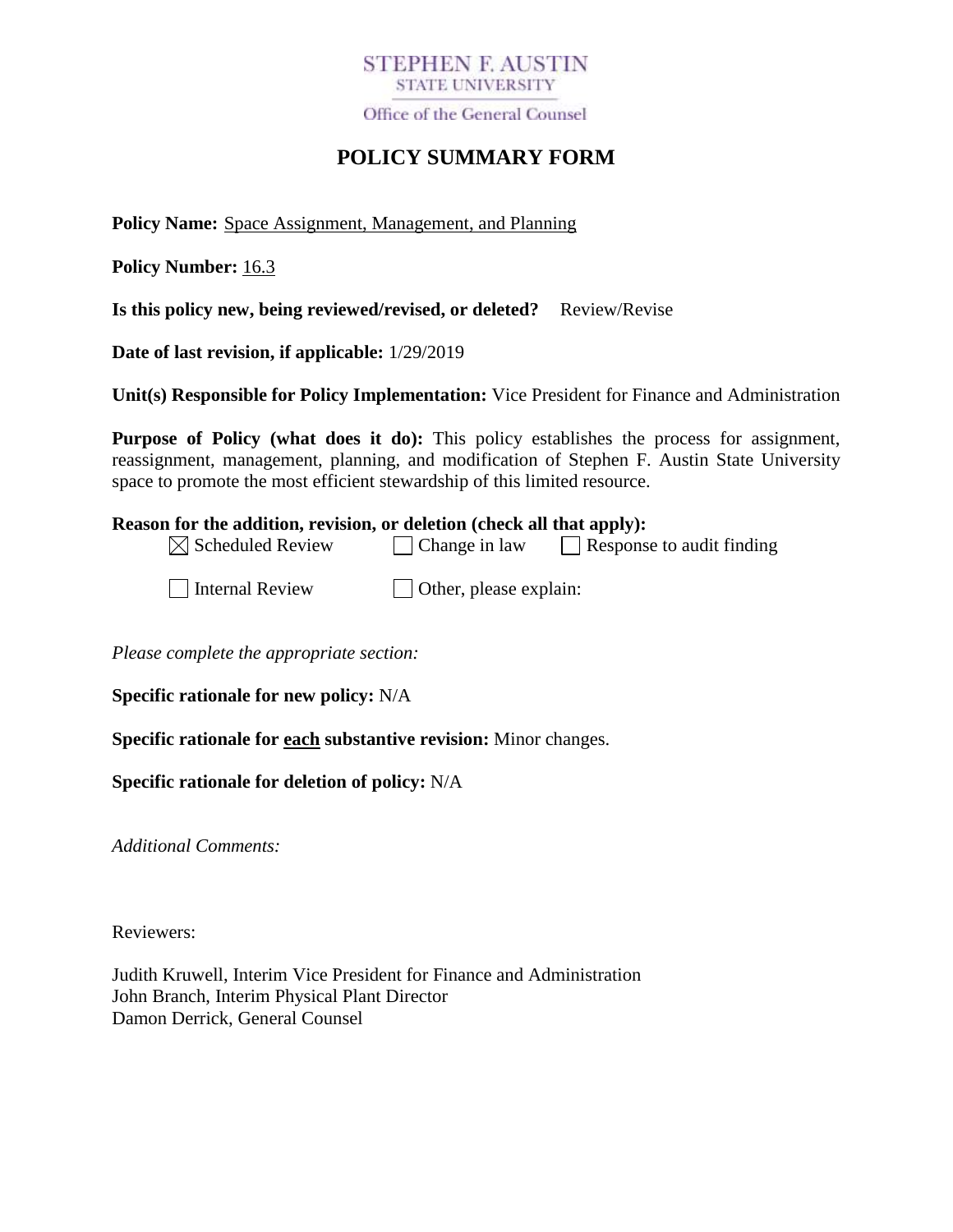## **Space Assignment, Management, and Planning**

**Original Implementation:** January 29, 2019 **Last Revision:** None*April 12, 2022*

## **Purpose**

This policy establishes the process for assignment, reassignment, management, planning, and modification of Stephen F. Austin State University space to promote the most efficient stewardship of this limited resource.

## **Definitions**

**Space** means all interior buildings and facilities and exterior areas owned or leased by the university.

**Educational and general (E&G) space** means an area which is used for academic instruction, research, and support of the institution's mission. It does not include space that is permanently unassigned, or space used for operations independent of the institution's mission.

**Auxiliary enterprise space** are buildings and facilities that are managed as essentially selfsupporting activities. Examples are residence halls, food services, student health services, intercollegiate athletics, retail spaces, campus recreation, and student center spaces.

**Space management** refers to oversight of all university space and the assignment and reassignment of such to remain in compliance according to this policy and state and federal codes, regulations, and laws.

**Space planning** means the creation of ideas, solutions, and recommendations for space-related needs.

**Space assignment** means allocating/designating space to *for use by* a particular individual or unit.

**Space reassignment** means reallocating/re-designating space from *for use by* one individual or unit to another.

**Routine maintenance** includes expenditures made for the normal upkeep of physical properties (i.e. land, buildings, and equipment) including recurring, preventive, and on-going maintenance necessary to delay or prevent the failure of critical and non-critical building systems and excludes work that requires emergency attention, alters the structure, or supports an event.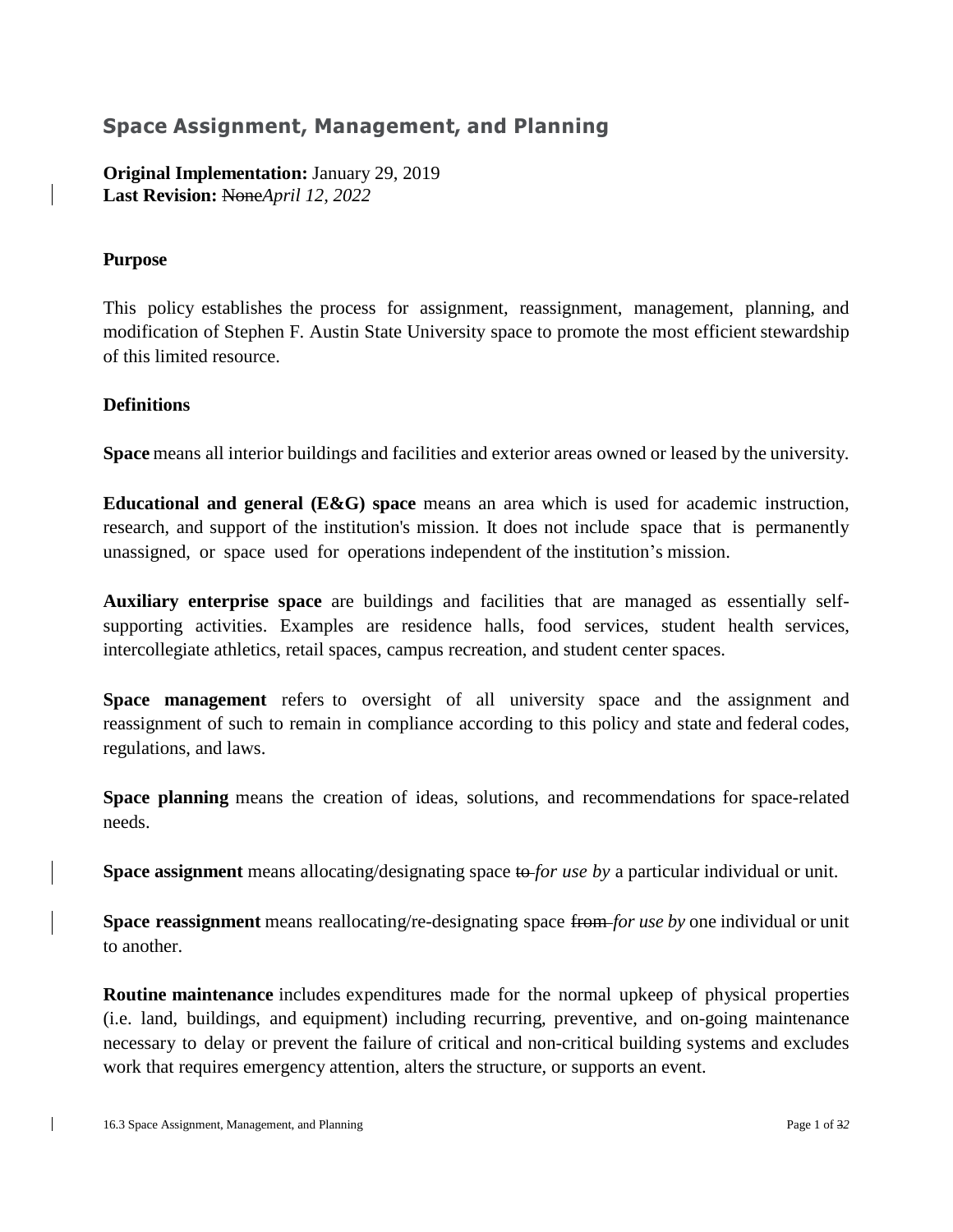#### **General**

Stephen F. Austin State University (not any group, individual, or unit within it) owns and/or controls all interior and exterior spaces on campus as well as additional properties off-campus including leased properties. All space decisions are based upon the Higher Education Coordinating Board (THECB) space utilization requirements and aligned with academic, research, clinical, administrative, or community engagement needs which are consistent with the strategic initiatives of the university. The assignment, reassignment, alteration, and/or reclassification of space are made to meet the overall needs and best interests of the university. Oversight and management of space will remain in compliance with this policy and state and federal codes, regulations, and laws.

### **Space Assignment, Reassignment, Construction and/or Renovation**

Assignment and utilization of university space shall be the decision of the president or his/her delegate, who is authorized to assign or reassign space to any unit on campus. The president may delegate such decision-making authority.

Space modification or design requests are required for all changes to university space including, but not limited to reassignment, reclassification, and changes to capacity, use, or function, and alteration or renovation not considered routine maintenance. Space modification or design requests are *Changes to the use of space are* reviewed by the space modification *assessment* committee and*/or the university master plan committee and* recommendations are *made to the cabinet for final review.*  submitted to the provost and vice president for academic affairs and to the vice president for finance and administration for final approval regarding E&G space and to the vice president for university affairs and to the vice president for finance and administration for final approval regarding auxiliary space.

### **Vacated Space**

Space vacated within an academic or administrative unit due to normal employee turnover may remain internally assigned within that unit at *the* discretion of the president or his/her designee. Space vacated by an academic or administrative unit that occurs due to a permanent reduction in workforce, downsizing or elimination of a unit, reorganization, or relocation reverts to the university administration for re-assignment.

**Cross Reference:** None

**Responsible for Implementation:** Vice President for Finance and Administration

### **Contact for Revision:** President

16.3 Space Assignment, Management, and Planning Page 2 of 32 **Forms:** Request for space modification or design is located on the SFA business forms webpage.